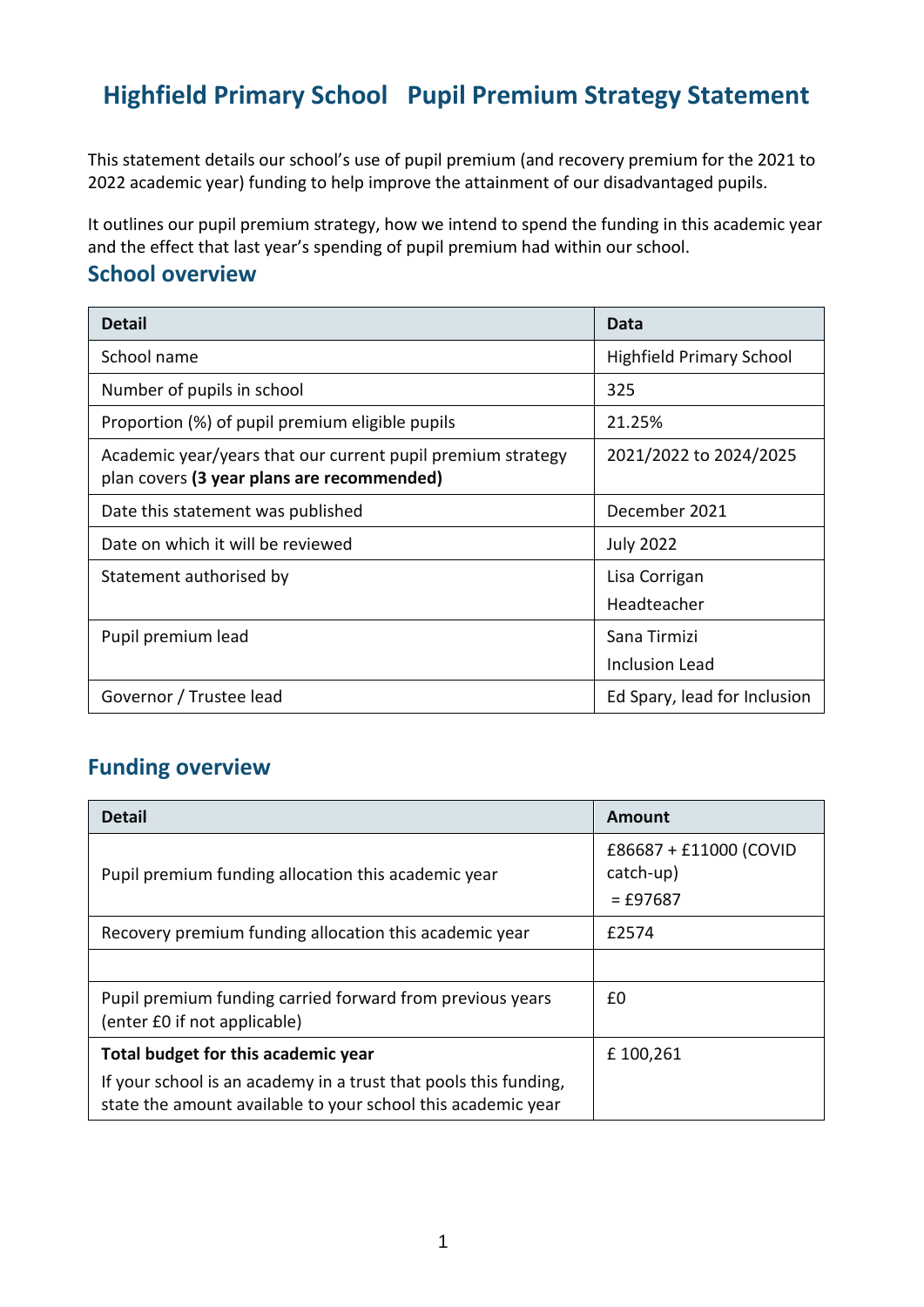# **Part A: Pupil premium strategy plan**

#### **Statement of intent**

At Highfield Primary we have high aspirations and ambitions for our children and believe that all pupils, irrespective of their background or the challenges they face, make good progress and achieve high attainment across all subject areas. The focus of our pupil premium strategy is to support disadvantaged pupils to achieve that goal, including progress for those who are already high attainers.

We will consider the challenges faced by vulnerable pupils and their families, including those who have a social worker or are young carers. The range of activities we have outlined in this statement is also intended to support their needs, regardless of whether they are disadvantaged or not.

We believe that consistently delivering high-quality teaching, with a focus on areas in which disadvantaged pupils require the most support has the greatest impact on closing the disadvantaged attainment gap. It will also at the same time benefit the non-disadvantaged pupils in our school. Implicit in the intended outcomes detailed below, is the intention that non-disadvantaged pupils' attainment will be sustained and improved alongside progress for their disadvantaged peers.

Our strategy is also integral to wider school plans for education recovery, notably in its targeted support through 1:1 interventions or focused small group work for pupils whose education has been worst affected, including non-disadvantaged pupils.

Our approach will be responsive to common challenges and individual needs, rooted in robust diagnostic assessment, not assumptions about the impact of disadvantage. The approaches we have adopted complement each other to help pupils excel. To ensure they are effective we will:

- ensure disadvantaged pupils are challenged in the work that they're set
- act early to intervene at the point need is identified
- adopt a whole school approach in which all staff take responsibility for disadvantaged pupils' outcomes and raise expectations of what they can achieve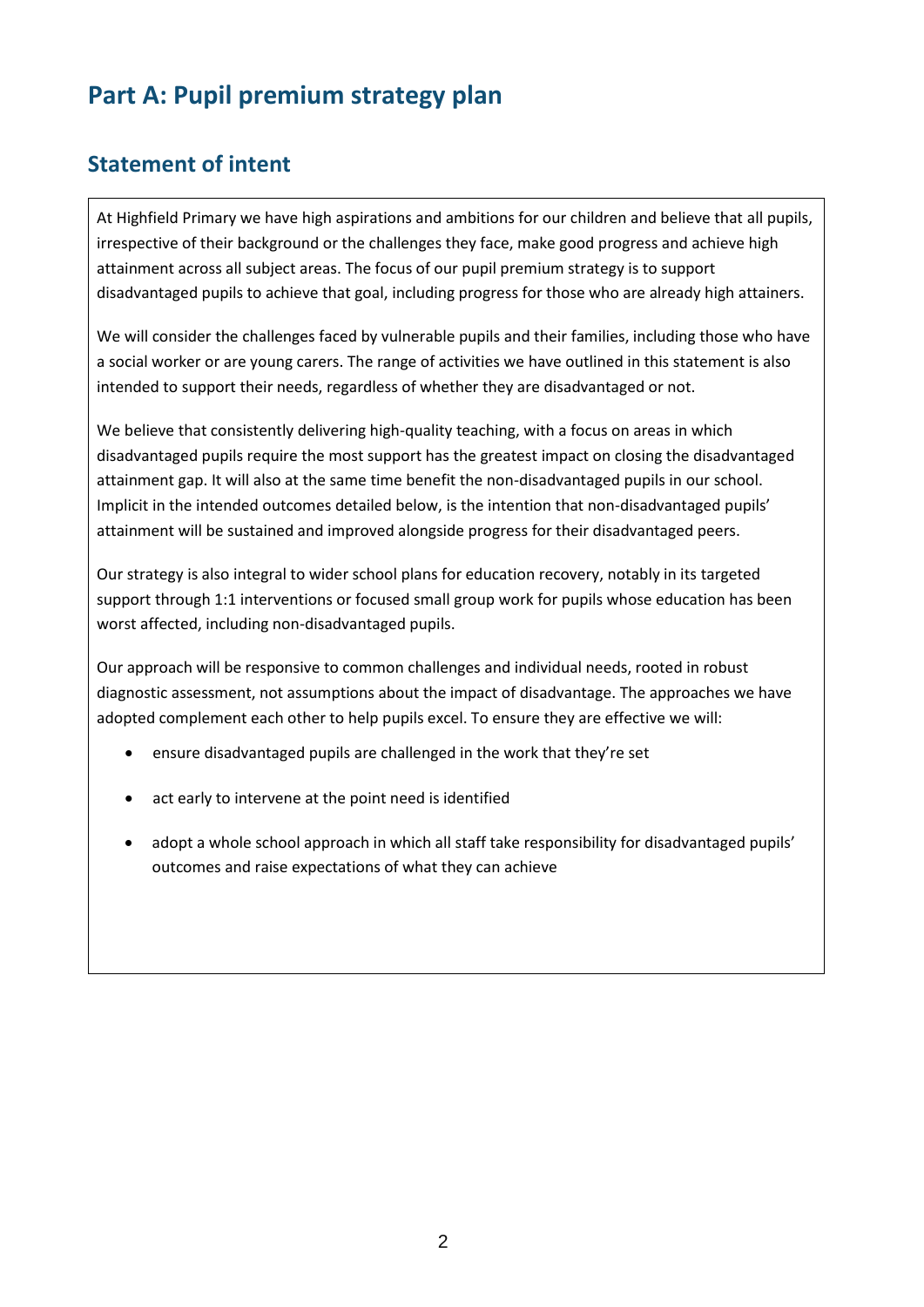## **Challenges**

This details the key challenges to achievement that we have identified among our disadvantaged pupils.

| <b>Challenge</b><br>number | <b>Detail of challenge</b>                                                                                                                                                                                                                                                                                                                                                                                   |
|----------------------------|--------------------------------------------------------------------------------------------------------------------------------------------------------------------------------------------------------------------------------------------------------------------------------------------------------------------------------------------------------------------------------------------------------------|
| 1                          | Our observations and discussions with pupils and their families have identified social<br>and emotional issues for many pupils due, in part, to separation anxiety and a lack of<br>enrichment opportunities during school closures and national lockdowns. These<br>challenges particularly affect disadvantaged pupils, including their attainment.                                                        |
|                            | Teacher and parental requests for Pastoral support for pupils has gone up by 75%<br>(September to December 2021), with 70% of referrals for pupils who are<br>disadvantaged.                                                                                                                                                                                                                                 |
| $\overline{2}$             | Prior to COVID lockdowns our attendance data over the last 4 years indicates that at-<br>tendance and punctuality among disadvantaged pupils was been between 0.77 -<br>1.25% lower than for non-disadvantaged pupils. However when comparing the same<br>period this year that difference has grown to 2.97%.                                                                                               |
|                            | The gap between the percentage of disadvantaged pupils who have been<br>'persistently absent' compared to their peers has grown by 4.84% in the following<br>academic year 2019/2020 and 2020/2021. Our assessments and observations<br>indicate that absenteeism is negatively impacting disadvantaged pupils' progress.                                                                                    |
| 3                          | Assessments, observations and discussions with pupils suggest that disadvantaged<br>pupils generally have greater difficulties with phonics than their peers. It is also noted<br>that due to COVID a number of children within Reception did not attend any Nursery<br>or pre-school setting. This impacts negatively on their development as readers.                                                      |
| 4                          | Our assessments and observations indicate that the education and wellbeing of many<br>of our disadvantaged pupils have been impacted by partial school closures to a<br>greater extent than for other pupils. These findings are supported by national studies.                                                                                                                                              |
|                            | This has resulted in significant knowledge gaps leading to pupils falling further behind<br>age-related expectations, especially in maths.                                                                                                                                                                                                                                                                   |
| 5                          | Assessments, observations and discussions with pupils suggest that disadvantaged pu-<br>pils generally have greater difficulties with phonics than their peers. It is also noted<br>that due to COVID a number of children within Reception did not attend any Nursery<br>or pre-school setting. This impacts negatively on their development as readers and in<br>turn delays their development as writers. |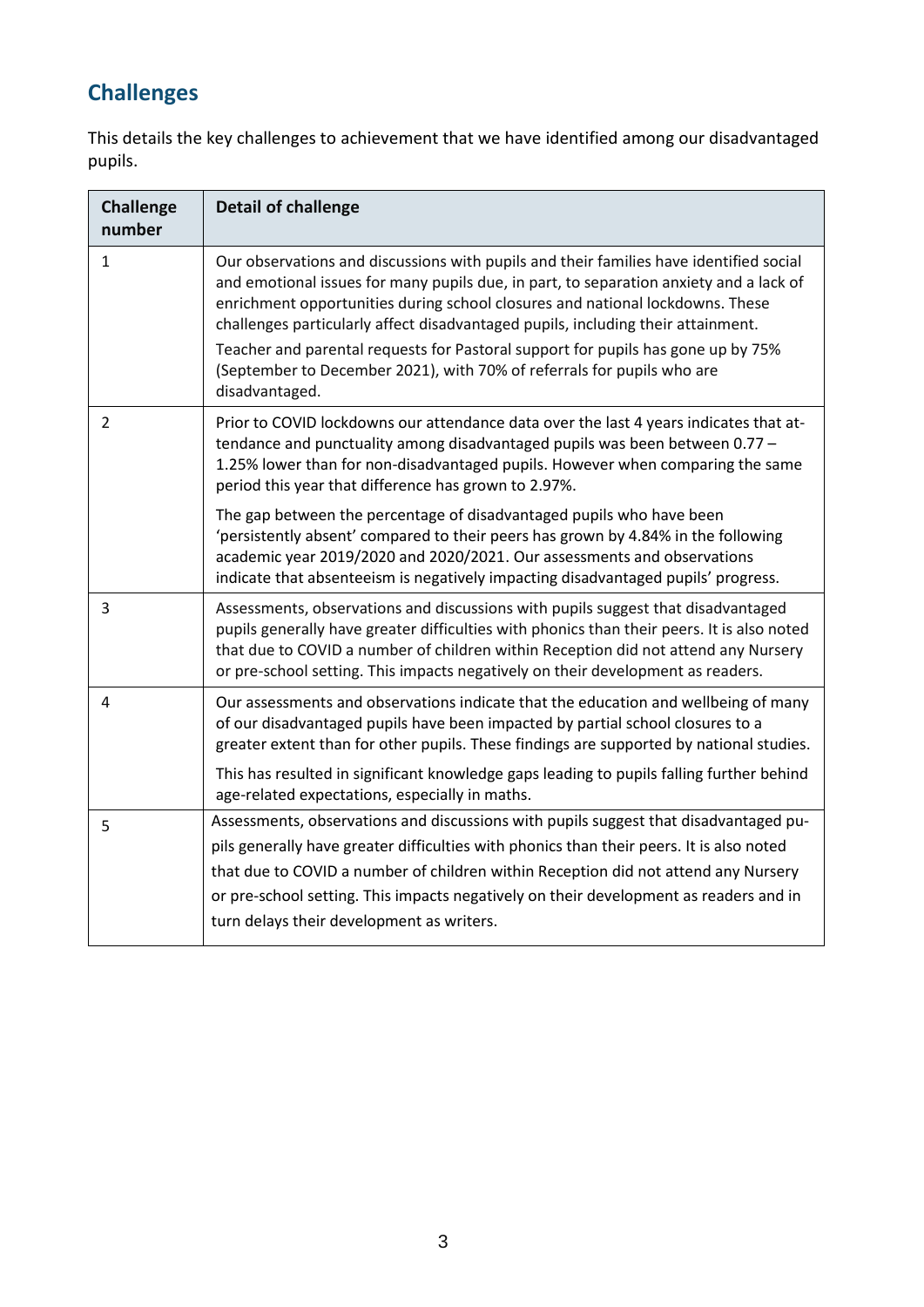## **Intended outcomes**

This explains the outcomes we are aiming for **by the end of our current strategy plan**, and how we will measure whether they have been achieved.

| <b>Intended outcome</b>                                                                                                                                                                                             | <b>Success criteria</b>                                                                                                                                                                                                                                                                    |
|---------------------------------------------------------------------------------------------------------------------------------------------------------------------------------------------------------------------|--------------------------------------------------------------------------------------------------------------------------------------------------------------------------------------------------------------------------------------------------------------------------------------------|
| Pupils and families with identified social,<br>emotional or health needs are well supported by<br>school staff or outside agencies so that they build<br>up resilience and their needs are removed or<br>alleviated | Pupil and parent questionnaires will show that<br>parents and children of disadvantaged families<br>feel supported and additional barriers are<br>alleviated where possible and the following 4<br>outcomes will be achieved by 2024/2025                                                  |
| Promote resilience to social and emotional issues<br>affecting learning behaviours and foster<br>behaviours that support independent learning.                                                                      |                                                                                                                                                                                                                                                                                            |
| To improve attendance for disadvantaged pupils<br>and to close the gap created by COVID.                                                                                                                            | The attendance gap between disadvantaged<br>and non-disadvantaged pupils is closed to less<br>than 1% by the end of the academic year<br>2024/2025                                                                                                                                         |
| Improve oral language skills and vocabulary of<br>disadvantaged pupils across the school but<br>particularly in Nursery and Reception                                                                               | Assessments and observations indicate<br>significantly improved oral language among<br>disadvantaged pupils. This is evident when<br>triangulated with other sources of evidence,<br>including assessment in lessons, book scrutiny<br>and ongoing formative and summative<br>assessments. |
| Improved maths attainment for disadvantaged<br>pupils at the end of KS2                                                                                                                                             | KS2 maths outcomes in 2024/2025 show that<br>the percentage of disadvantaged pupils who<br>meet the expected standard is line with the<br>national figure                                                                                                                                  |
| Improved vocabulary and writing across the<br>curriculum for disadvantaged pupils at the end of<br>KS <sub>2</sub>                                                                                                  | KS2 writing outcomes in 2024/2025 show that<br>the percentage of disadvantaged pupils who<br>meet the expected standard is line with the<br>national figure                                                                                                                                |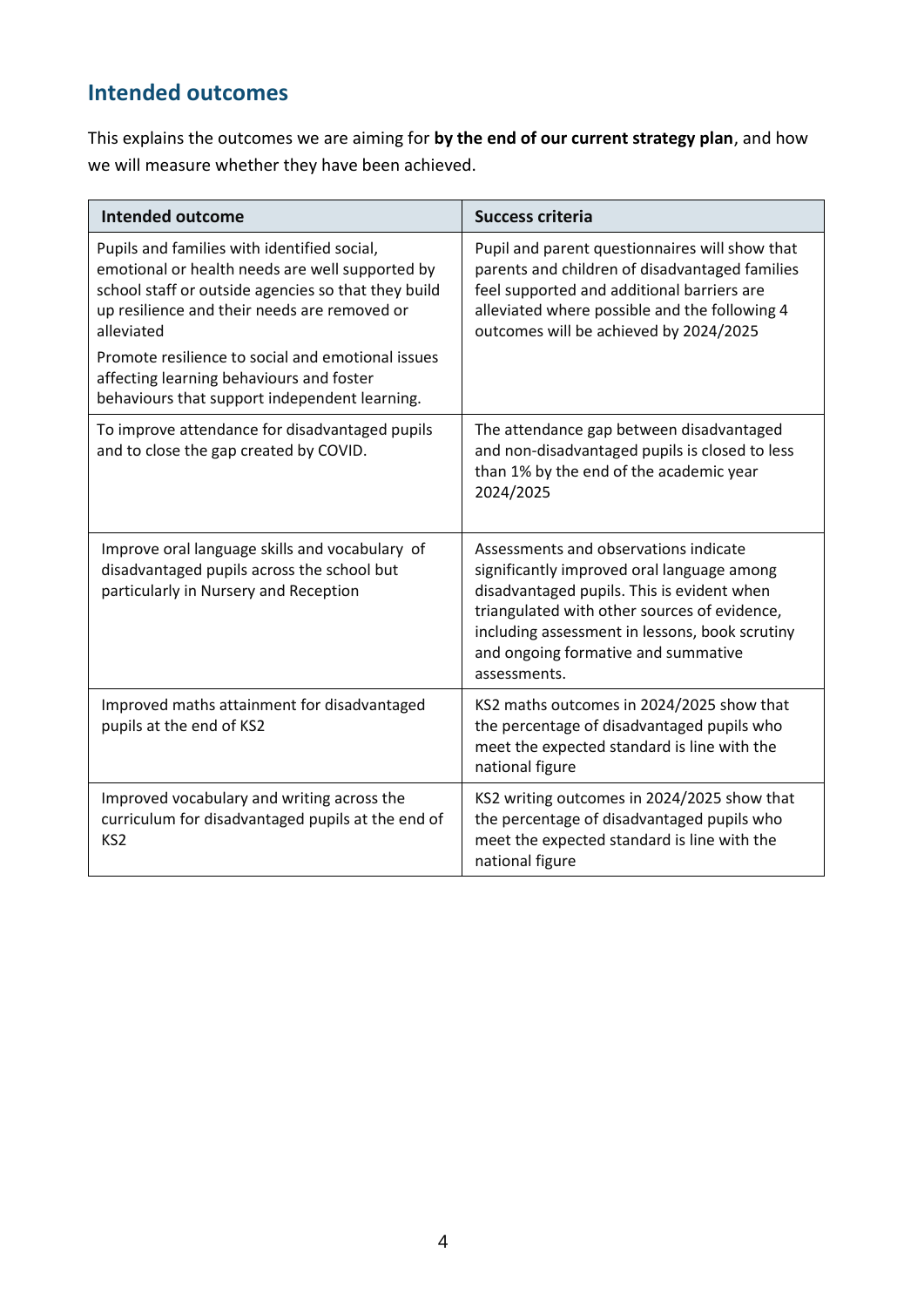## **Activity in this academic year**

This details how we intend to spend our pupil premium (and recovery premium funding) **this academic year** to address the challenges listed above.

#### **Teaching (for example, CPD, recruitment and retention)**

Budgeted cost: £ 52,000

| <b>Activity</b>                                                                                                                                                                                                                                                                    | Evidence that supports this approach                                                                                                                                                                                                                                                                                            | <b>Challenge</b><br>number(s)<br>addressed |
|------------------------------------------------------------------------------------------------------------------------------------------------------------------------------------------------------------------------------------------------------------------------------------|---------------------------------------------------------------------------------------------------------------------------------------------------------------------------------------------------------------------------------------------------------------------------------------------------------------------------------|--------------------------------------------|
| Purchase of<br>standard<br>diagnostic<br>assessments                                                                                                                                                                                                                               | Standardised tests can provide reliable insights into the specific<br>strengths and weaknesses of each pupil to help ensure they receive<br>the correct additional support through interventions or teacher<br>instruction:<br>Standardised tests/assessing and monitoring pupil<br>progress/education endowment foundation/EEF | 3,4,5                                      |
| Ongoing staff<br>CPD on<br>providing high<br>quality<br>feedback to<br>pupils. This<br>includes<br>during lessons<br>and also<br>weekly pupil<br>conferencing                                                                                                                      | External evidence indicates that high quality personalised feedback<br>is an effective way to improve attainment                                                                                                                                                                                                                | 2,3,45                                     |
| Continue to<br>roll out Maths<br>Mastery<br>across the<br>school which<br>will enhance<br>our maths<br>teaching and<br>curriculum in<br>line with DfE<br>and EEF<br>guidance.<br><b>Teacher will</b><br>be funded to<br>be released<br>support<br>teachers<br>across the<br>school | The National Centre for Excellence in the Teaching of Mathematics<br>and with the DfE produced non - statutory guidance, drawing on<br>evidenced -based approaches:<br>Maths Guidance KS1 & 2 (publishing. Services.gov.uk)                                                                                                     | 4                                          |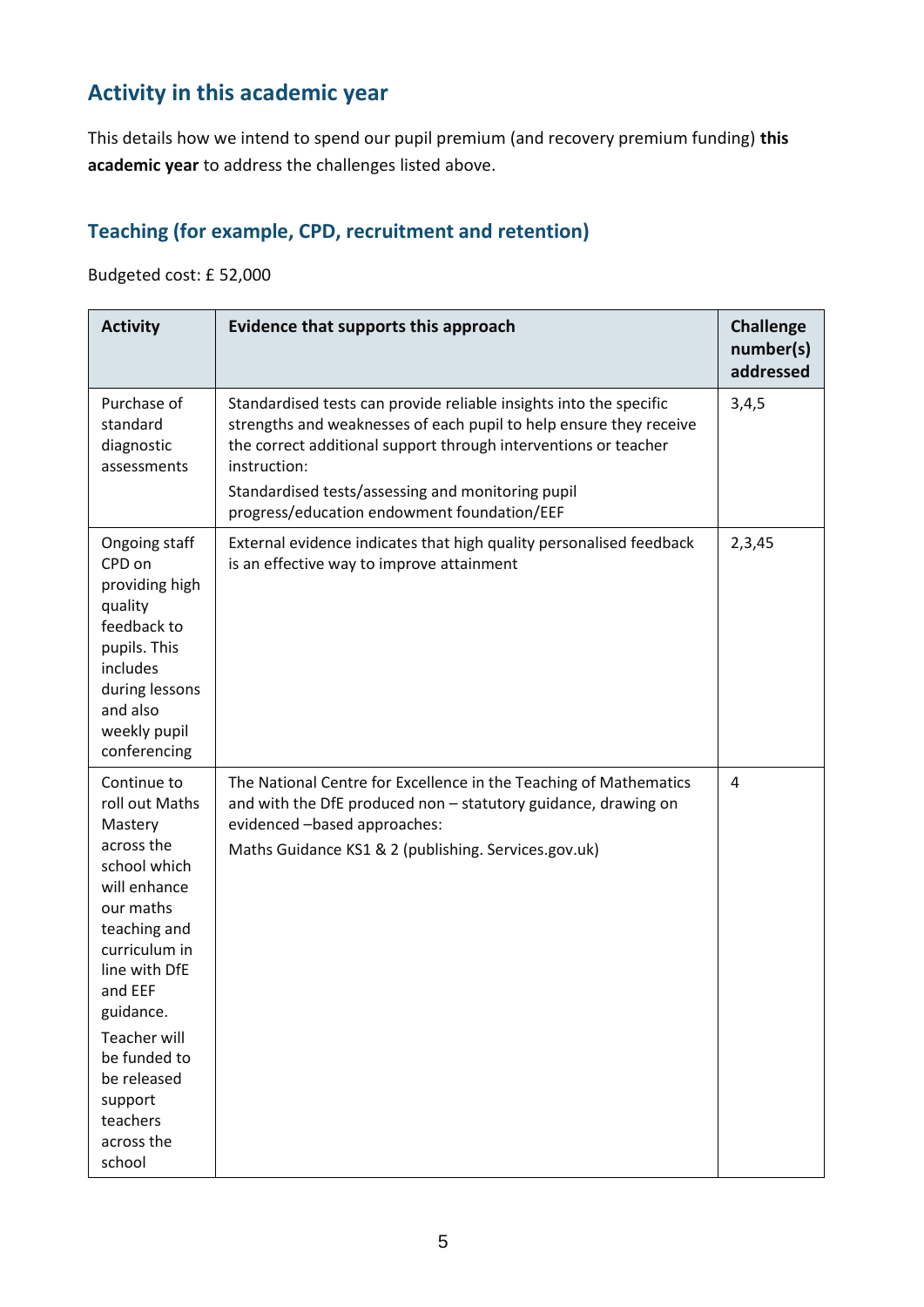| Two FTE<br>experienced<br>teachers<br>employed to<br>work across<br>KS1 and KS2,<br>including a<br>specialist<br>teacher to<br>teach<br>grammar<br>across KS2.<br>Teacher's will<br>undertake<br>interventions,<br>1:1 and small<br>groups for<br>English and<br>Maths to<br>ensure all<br>children are<br>supported<br>achieve their<br>learning<br>objectives for<br>Reading,<br>Writing and<br>maths | https://sandbox.educationednowmentfoundation.org.uk/education-<br>evidence /teaching-learning-toolkit<br>Teachers will use diagnostic assessment to triangulate with in class<br>work to identify pupils | 3,4,5 |
|---------------------------------------------------------------------------------------------------------------------------------------------------------------------------------------------------------------------------------------------------------------------------------------------------------------------------------------------------------------------------------------------------------|----------------------------------------------------------------------------------------------------------------------------------------------------------------------------------------------------------|-------|
| Experienced<br><b>HLTA will</b><br>deliver<br>phonics and<br>reading<br>interventions<br>across Year<br>$1,2$ and $3$ to<br>ensure<br>disadvantaged<br>pupils<br>attainment is<br>in line with<br>their peers.                                                                                                                                                                                          | https://sandbox.educationednowmentfoundation.org.uk/education-<br>evidence /teaching-learning-toolkit<br>Teachers will use diagnostic assessment to triangulate with in class<br>work to identify pupils | 3,4,5 |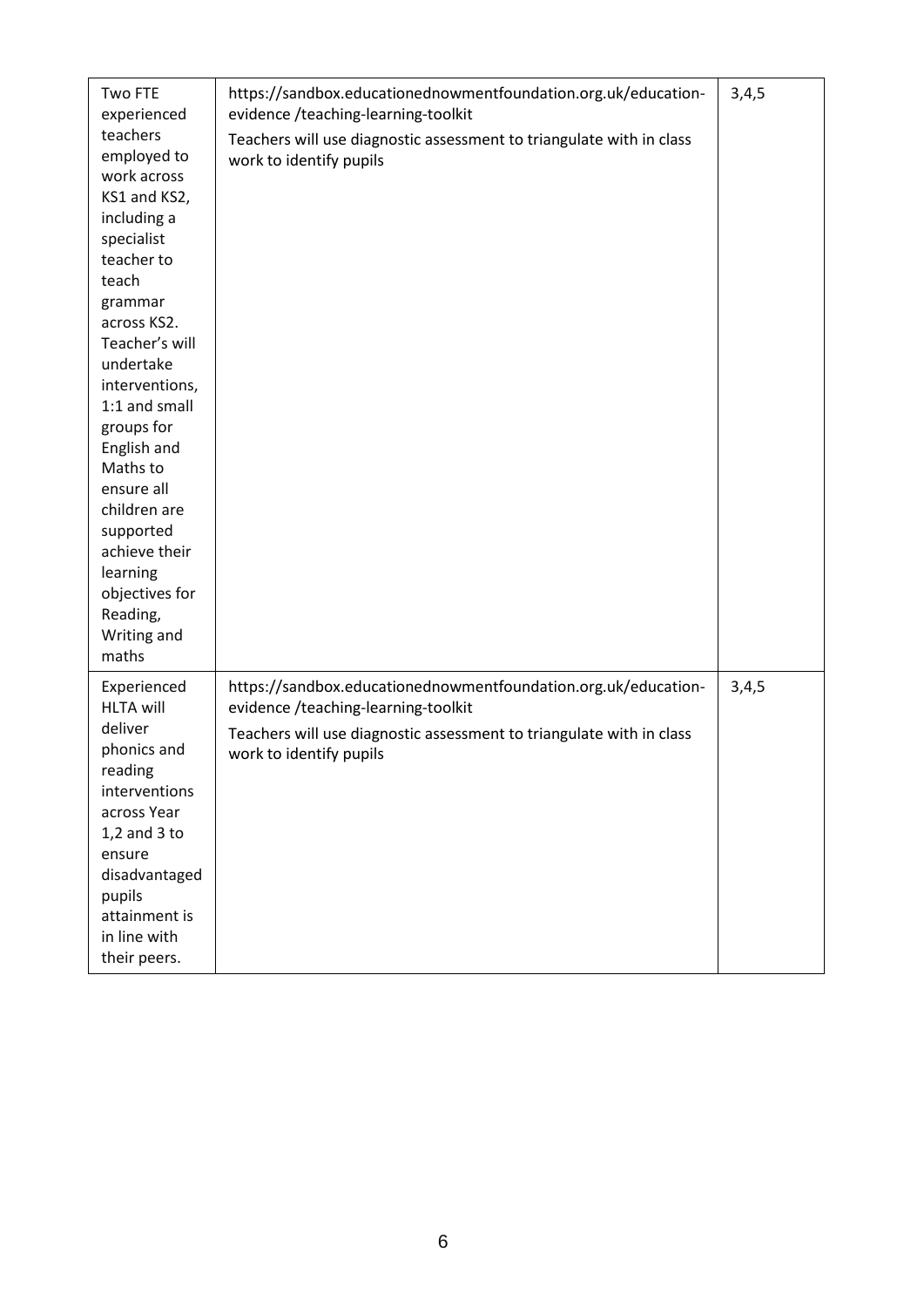## **Targeted academic support (for example, tutoring, one-to-one support structured**

**interventions)** Budgeted cost: £ 24,261

| <b>Activity</b>                                                                                                                                                                                                     | Evidence that supports this approach                                                                                                                                                                                                                                                  | <b>Challenge</b><br>number(s)<br>addressed |
|---------------------------------------------------------------------------------------------------------------------------------------------------------------------------------------------------------------------|---------------------------------------------------------------------------------------------------------------------------------------------------------------------------------------------------------------------------------------------------------------------------------------|--------------------------------------------|
| Language link<br>in Reception,<br>Year 1 & Year<br>2 targeted at<br>disadvantaged<br>pupils<br>Nelli<br>Programme in<br>Reception<br>targeted at<br>disadvantaged<br>pupils who<br>require<br>additional<br>support | https://sandbox.educationednowmentfoundation.org.uk/education-<br>evidence /teaching-learning-toolkit                                                                                                                                                                                 | 5                                          |
| Additional<br>phonics<br>groups<br>targeted at<br>disadvantaged<br>pupils who<br>require<br>further<br>support.                                                                                                     | Targeted phonics interventions have been shown to be more<br>effective in both the short and long term when delivered as regular<br>sessions over a period of up to 12 weeks                                                                                                          | 5                                          |
| Smaller<br>differentiated<br>groups for<br>Year 2 & 6 to<br>target<br>disadvantaged<br>pupils in<br>maths and<br>writing                                                                                            | Small group tuition/toolkit strand/education endowment<br>Foundation<br>Evidence from previous small group interventions targeted at<br>specific needs and gaps can be an effective method to support low<br>attaining pupils or those falling behind                                 | 3,4,5                                      |
| Reading<br>intervention<br>targeted at<br>disadvantaged<br>pupils across<br>the school but<br>with an<br>increased<br>focus in Year2<br>and Year 4,56                                                               | In school tuition targeted at specific needs and knowledge gaps can<br>be an effective way to support low attaining pupils or those falling<br>behind whose education has been most impacted by the pandemic.<br>Small group tuition/toolkit strand/education endowment<br>Foundation | 3,5                                        |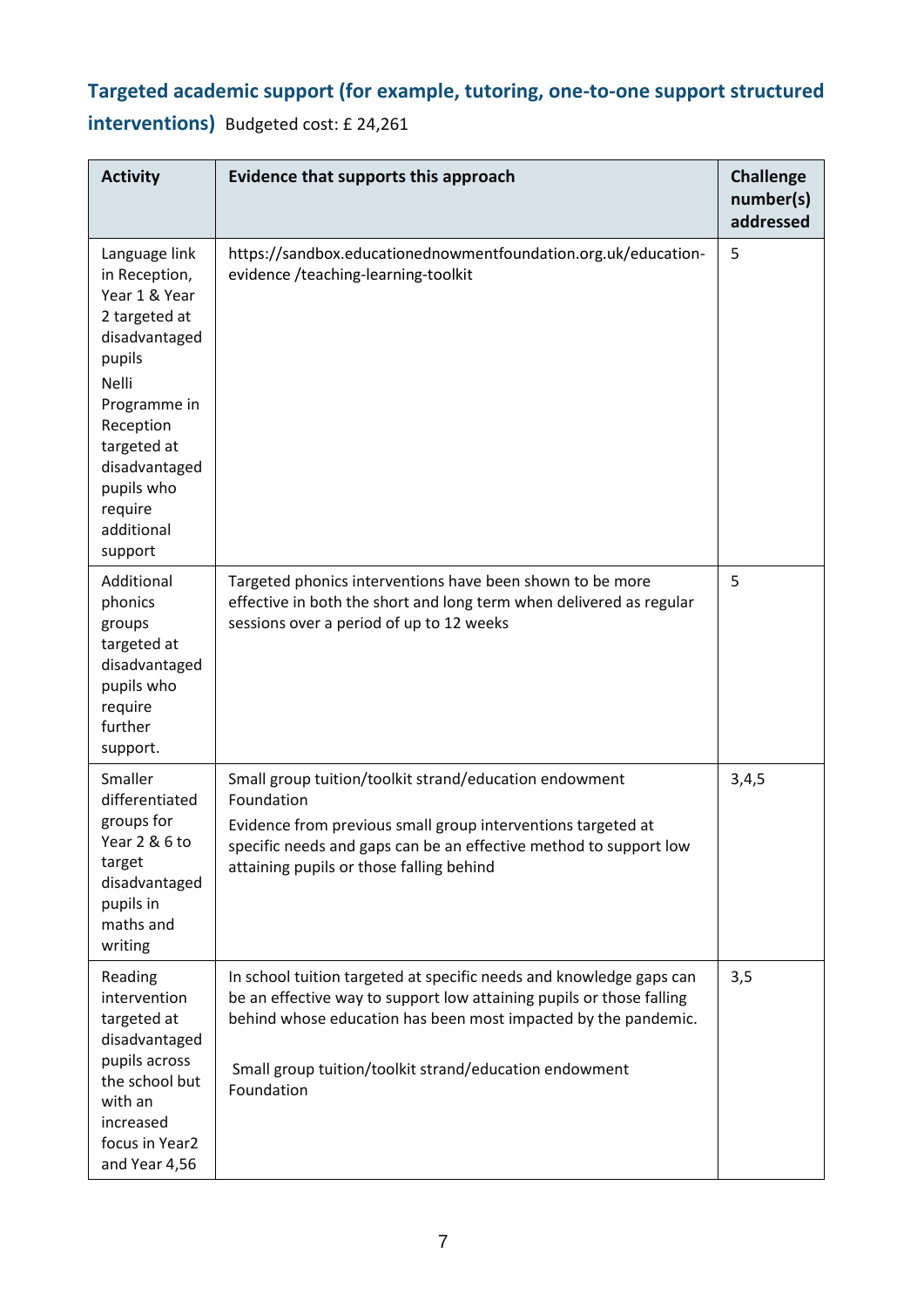## **Wider strategies (for example, related to attendance, behaviour, wellbeing)**

Budgeted cost: £ 24,000

| <b>Activity</b>                                                                                                                                                                                                                                                                                                         | Evidence that supports this approach                                                                                                                                                                                             | <b>Challenge</b><br>number(s)<br>addressed |
|-------------------------------------------------------------------------------------------------------------------------------------------------------------------------------------------------------------------------------------------------------------------------------------------------------------------------|----------------------------------------------------------------------------------------------------------------------------------------------------------------------------------------------------------------------------------|--------------------------------------------|
| Headteacher to<br>ensure all families<br>understand the ex-<br>pected attendance<br>levels<br><b>Family Support</b><br>worker 2 1/2 days<br>per week to sup-<br>port and engage<br>with families<br>1/ <sub>2</sub> termly awards<br>for 100% attend-<br>ance<br>`Here Everyday`<br>project in Nursery<br>and Reception | Previous school data evidences positive impact on<br>attendance of FSW involvement with families. NFER<br>briefing supports the view children must be in school to<br>attain and identifies addressing attendance as a key step. | 4                                          |
| <b>Breakfast Club</b><br>subsidised to en-<br>sure children eat a<br>healthy breakfast<br>before school &<br>are in school for<br>the start of the day                                                                                                                                                                  | Evidence indicates children who have a punctual start to the<br>day coupled with a healthy breakfast are more receptive to<br>learning and therefore make good progress                                                          |                                            |
| Rainbows talking<br>therapies to sup-<br>port children with<br>social and emo-<br>tional difficulties $-$<br>1 full time and 2<br>part time mem-<br>bers of staff<br>3 Mental Health<br><b>First Aiders trained</b><br>to support identi-<br>fied children                                                              | Evidence indicates children who have a punctual start to the<br>day coupled with a healthy breakfast are more receptive to<br>learning and therefore make good progress                                                          | 5                                          |
| 18 staff members<br>completed Level 2<br>NVQ 'Understand-<br>ing Children &<br>Young People's<br><b>Mental Health</b>                                                                                                                                                                                                   | Evidence indicates therapies provide children with an oppor-<br>tunity to rationalise their concerns and gain coping strate-<br>gies for the future                                                                              |                                            |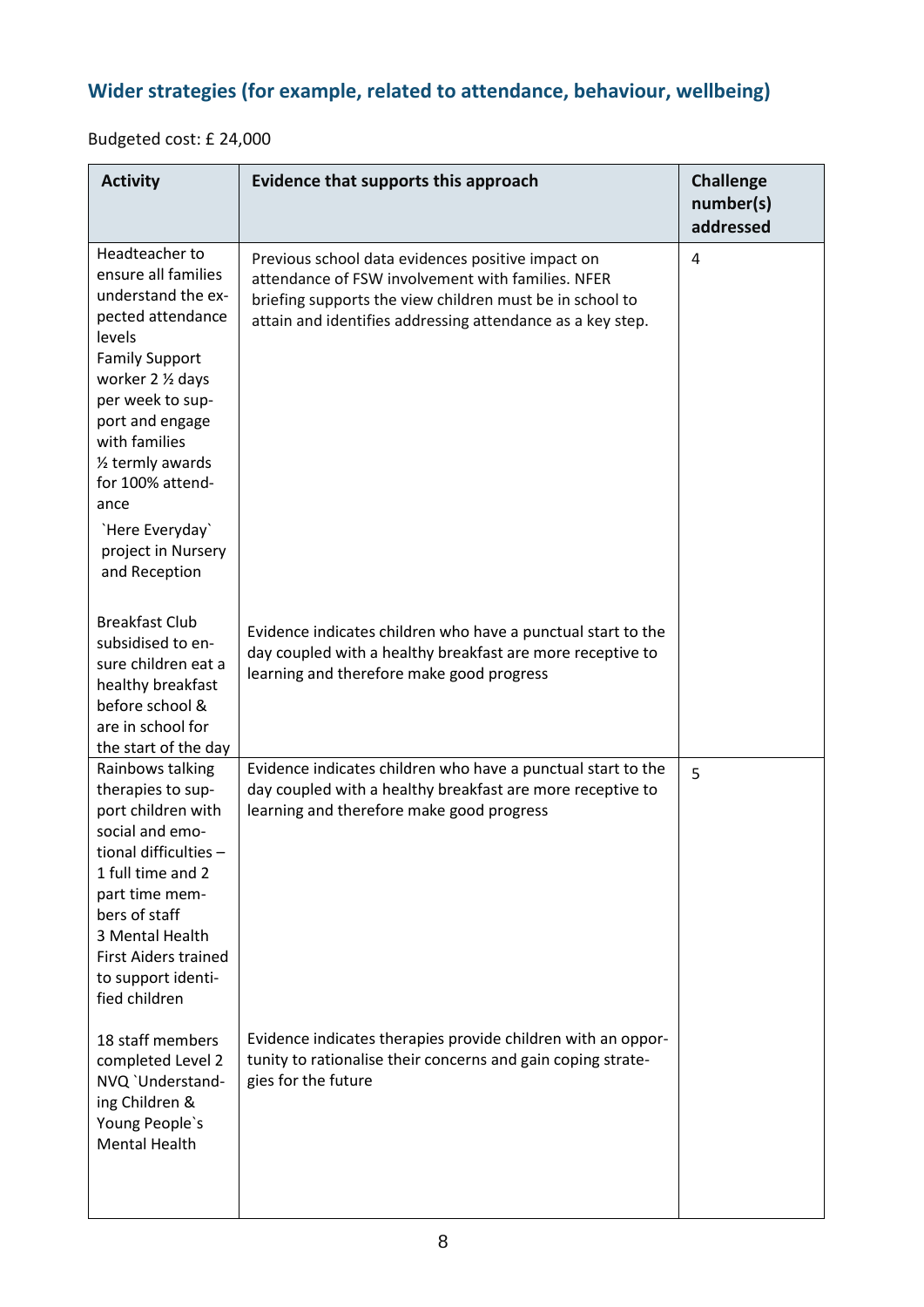| Additional tar-<br>geted group/indi-<br>vidual work by<br>School Nurse, Edu-<br>cational Psycholo-<br>gist and Behaviour<br>Support Team.                                                |                                                                                                                                                                                                                               |  |
|------------------------------------------------------------------------------------------------------------------------------------------------------------------------------------------|-------------------------------------------------------------------------------------------------------------------------------------------------------------------------------------------------------------------------------|--|
| Supporting<br>families with<br>uniforms &<br>subsidised trips<br>and activities<br><b>Family Support</b><br>Worker to work<br>with families to<br>help overcome or<br>alleviate barriers | Ensure children and their families are able to fully engage<br>in all aspects of school life<br>Evidence<br>https://educationednowmentfoundation.org.uk/education-<br>evidence /teaching-learning-toolkit/parental-engagement |  |

# **Total budgeted cost: £ 100,261**